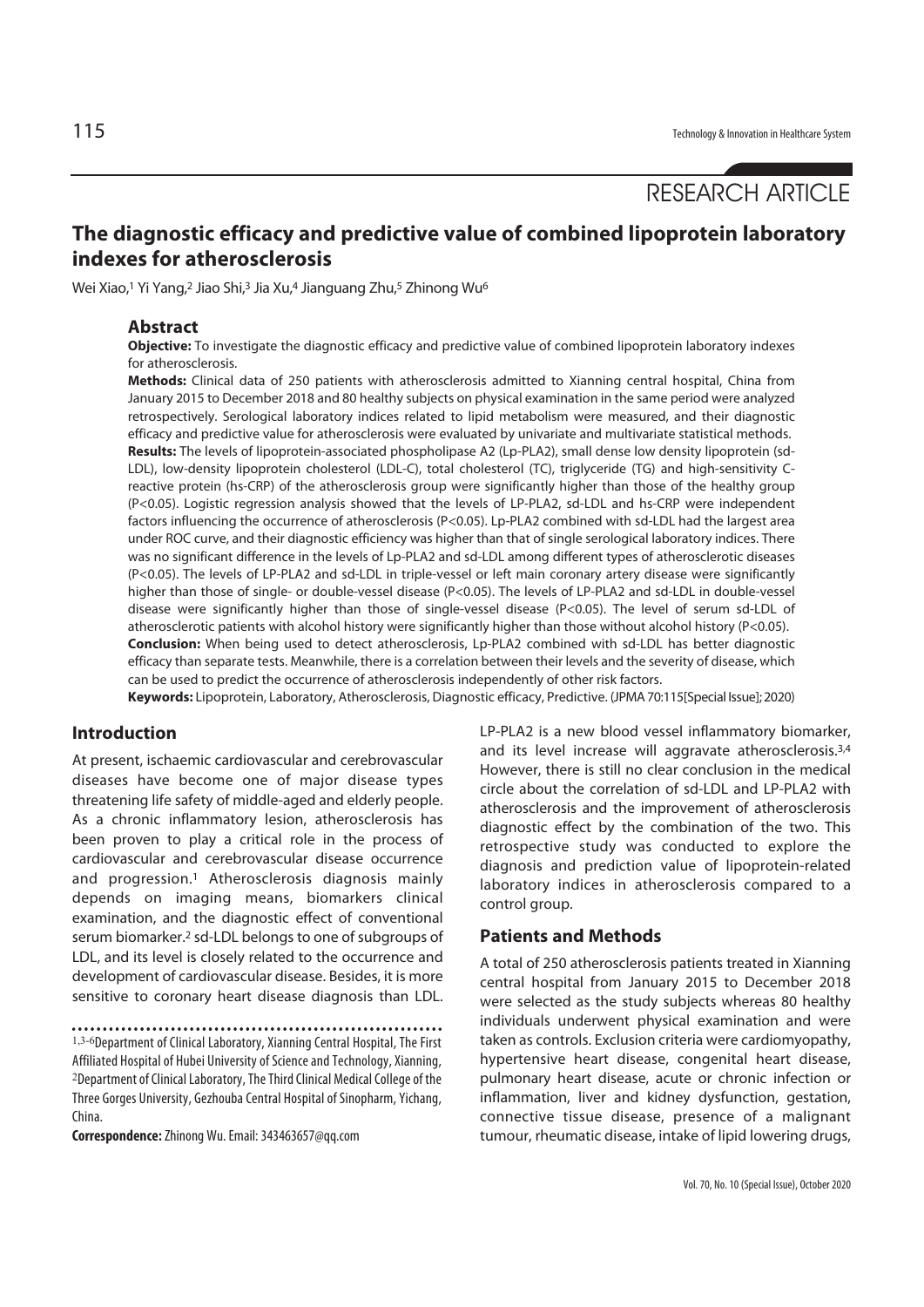drug addiction, and incomplete clinical data. The research programme was approved by the ethics committee of the hospital. All patients and their family members signed the informed consent form.

The clinical data of both groups were retrospectively analyzed. Diagnosis of atherosclerosis was made by CTA or MRA. The healthy persons had no obvious vascular shadows.

**Laboratory index detection method:** All of the laboratory indices were tested by the central laboratory of our hospital, collected and analyzed by specially-assigned staff. The tests of LDL-C, TC, TG, hs-CRP, LP-PLA2 and sd-LDL were done with Beckman Coulter AU5800 Clinical Chemistry Analyzer. Three ml of fasting venous blood was drawn and centrifuged at the rate of 8000g for 5 minutes to extract the serum. Among them, sd-LDL was tested by peroxidase method, LP-PLA2 by rate method, hs-CRP by immunity transmission turbidity, LDL-C by surfactant removal method, TC by CHOD-POD method and TG by GPO-PAP method.

**Statistical method:** SPSS 20.0 was used to process the data. The measurement data were compared with LSD-t test and variance analysis, expressed with (x±s). The

**Table-1:** Analysis of demographic data and laboratory indexes.

enumeration data were compared with  $\chi^2$  test, expressed with %. Logistic regression model was employed for multiple-factor analysis. Spearman method was used for correlation analysis. ROC was drawn and AUC was calculated to analyze the diagnosis effect. Test level  $\alpha$ =0.05.

#### **Results**

The differences in age and gender of both groups were not significant (P>0.05). In the atherosclerosis group, the levels of LP-PLA2, sd-LDL, LDL-C, TC, TG and hs-CRP were significantly higher than those of the control group (P<0.05), as shown in Table-1.

Correlation analysis verified that, TC and LDL-C are significantly correlated ( $r=0.84$ ,  $P=0.00$ ). To eliminate significantly correlated indices, the independent variables included the indices with statistical significance (except TC), gender and age. The dependent variable was atherosclerosis. Logistic regression model analysis showed that, the levels of LP-PLA2, sd-LDL and hs-CRP are independent factors influencing the occurrence of atherosclerosis (P<0.05), as shown in Table-2.

AUC of ROC of LP-PLA2 and sd-LDL detection was maximum. The diagnosis effect was higher than that of

| <b>Index</b>            | Atherosclerosis group (n=250) | Healthy group $(n=80)$ |      |      |
|-------------------------|-------------------------------|------------------------|------|------|
| Age (year)              | $63.41 \pm 5.52$              | $62.27 \pm 5.10$       | 0.55 | 0.82 |
| Proportion of men [n,%] | 120 (48.00)                   | 43 (53.75)             | 0.40 | 0.91 |
| $LP-PLA2$ (iu/l)        | $667.22 \pm 130.72$           | 572.90±105.19          | 5.38 | 0.00 |
| sd-LDL (mg/dl)          | $148.84 \pm 25.83$            | $39.23 + 8.85$         | 6.76 | 0.00 |
| LDL-C $(mq/d)$          | $214.91 \pm 54.31$            | $90.25 \pm 17.21$      | 6.15 | 0.00 |
| $TC$ (mg/dl)            | $260.25 \pm 71.15$            | $163.96 \pm 46.79$     | 5.89 | 0.00 |
| TG (mg/dl)              | $240.84 \pm 82.35$            | $103.59 \pm 31.87$     | 5.27 | 0.00 |
| $hs-CRP$ (mg/l)         | $4.72 \pm 1.12$               | $2.95 \pm 0.72$        | 3.80 | 0.00 |

\*Compared with the first cycle, P <0.05.

LP-PLA2: lipoprotein-associated phospholipaseA2. sd-LDL: Small dense low density lipoprotein. LDL-C: low-density lipoprotein cholesterol. TC: Total Cholesterol. TG: Triglycerides.

hs-CRP: high-sensitivity C-reactive protein.

| Table-2: Multiple-factor analysis of atherosclerosis morbidity. |  |  |  |
|-----------------------------------------------------------------|--|--|--|
|-----------------------------------------------------------------|--|--|--|

| <b>Index</b> |         | SE   | Wald $\gamma^2$ | <b>OR</b> | 95%CI          |      |
|--------------|---------|------|-----------------|-----------|----------------|------|
|              |         |      |                 |           |                |      |
| LP-PLA2      | 0.01    | 0.00 | 9.04            | 1.17      | $1.02 - 1.26$  | 0.00 |
| sd-LDL       | 2.32    | 0.83 | 6.56            | 8.50      | $1.72 - 40.64$ | 0.01 |
| LDL-C        | 0.85    | 0.52 | 3.49            | 2.62      | $0.93 - 5.80$  | 0.08 |
| Gender       | $-0.44$ | 0.56 | 0.96            | 0.82      | $0.37 - 1.49$  | 0.35 |
| Age          | 0.02    | 0.03 | 0.71            | 1.24      | $0.95 - 1.07$  | 0.41 |
| TG           | 0.64    | 0.37 | 3.88            | 2.09      | $0.95 - 3.40$  | 0.06 |
| hs-CRP       | 0.17    | 0.08 | 6.14            | 1.77      | $1.10 - 1.99$  | 0.00 |

Lipoprotein-associated phospholipase A2 (Lp-PLA2), small dense low density lipoprotein (sd-LDL), low-density lipoprotein cholesterol (LDL-C), total cholesterol (TC), triglyceride (TG) and high-sensitivity C-reactive protein (hs-CRP): high-sensitivity C-reactive protein.

J Pak Med Assoc (Special Issue)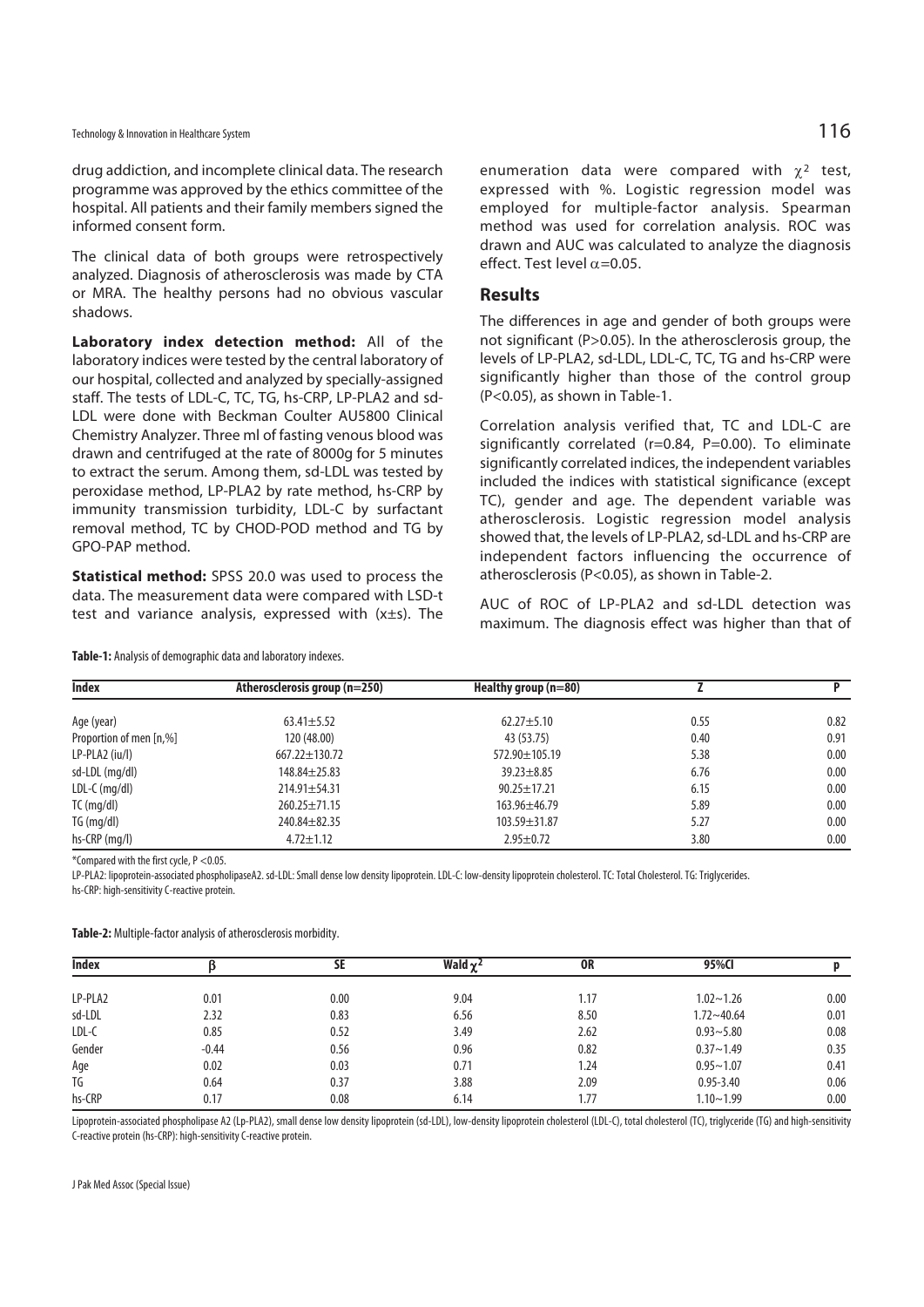| <b>Index</b>   | <b>Cut-off value</b> | Sensitivity (%) | Specificity (%) | <b>ROC-AUC</b> | Youden index |
|----------------|----------------------|-----------------|-----------------|----------------|--------------|
| LDL-C          | 2.63                 | 85.66           | 67.31           | 0.78           | 0.53         |
| TC             | 4.89                 | 83.26           | 69.16           | 0.78           | 0.52         |
| TG             | 1.55                 | 76.82           | 74.59           | 0.76           | 0.51         |
| hs-CRP         | 5.16                 | 80.00           | 52.76           | 0.63           | 0.33         |
| LP-PLA2        | 642.10               | 57.69           | 89.11           | 0.75           | 0.47         |
| sd-LDL         | 0.97                 | 73.68           | 78.24           | 0.81           | 0.62         |
| LP-PLA2+sd-LDL | 0.75                 | 72.86           | 89.14           | 0.85           | 0.62         |

**Table-3:** Auxiliary diagnosis value of LP-PLA2 combined with sd-LDL in atherosclerosis.

Lipoprotein-associated phospholipase A2 (Lp-PLA2), small dense low density lipoprotein (sd-LDL), low-density ilpoprotein cholesterol (LDL-C), total cholesterol (TC), triglyceride (TG) and high-sensitivity Creactive protein (hs-CRP): high-sensitivity C-reactive protein.

**Table-4:** Comparison of LP-PLA2 and sd-LDL level of atherosclerosis at different lesion position.

| <b>Lesion degree</b>       | No. | LP-PLA2 (iu/l)      | sd-LDL (mg/dl)     |
|----------------------------|-----|---------------------|--------------------|
|                            |     |                     |                    |
| Coronary artery            | 94  | $669.13 \pm 143.29$ | $159.62 + 27.24$   |
| <b>Brain artery</b>        | 88  | $662.04 \pm 150.16$ | $147.36 + 22.35$   |
| Aorta                      | 16  | $702.23 + 89.80$    | $151.76 \pm 23.82$ |
| Carotid artery             | 22  | $614.11 \pm 161.87$ | $140.33 + 22.15$   |
| Multiple arteries involved | 30  | $653.87 + 97.92$    | 131.56±19025       |
| Z                          |     | 8.33                | 5.81               |
| P                          |     | 0.13                | 0.25               |

**Table-5:** Comparison of LP-PLA2 and sd-LDL level of coronary artery at different lesion degree.

| <b>Lesion degree</b>      | No. | LP-PLA2 (iu/l)      | sd-LDL (mg/dl)     |
|---------------------------|-----|---------------------|--------------------|
| Single branch lesion      | 50  | $571.68 \pm 175.09$ | $146.37 + 25.64$   |
| Double branch lesion      | 24  | $665.72 \pm 156.12$ | $158.29 + 28.22$   |
| Three-branch or left main |     |                     |                    |
| Coronary artery           | 30  | $713.76 + 245.94$   | $171.56 \pm 36.44$ |
| Z                         |     | 7.83                | 10.34              |
| P                         |     | 0.03                | 0.02               |

single use of other serum laboratory indices, as shown in Table-3.

The comparison difference of LP-PLA2 and sd-LDL level of atherosclerosis at different lesion position had no significance (P>0.05), as shown in Table-4.

LP-PLA2 and sd-LDL level of three-branch or left main coronary artery were higher than those of single branch lesion and double branch lesion (P<0.05). LP-PLA2 and sd-LDL level of double branch lesion were higher than those of single branch lesion (P<0.05), as shown in Table-5.

The serum sd-LDL level of atherosclerosis patients with history of alcohol intake was significantly higher than that of atherosclerosis patients not taking alcohol (P<0.05). The comparison difference of LP-PLA2 and sd-LDL level in other indexes had no significance (P>0.05), as shown in Table-6.

# **Discussion**

Multiple basic and clinical studies have verified that,5,6 vascular abnormal oxidative stress and chronic inflammatory injury are the key initiating factors for the

**Table-6:** Comparison between LP-PLA2 and sd-LDL level of dangerous factors of atherosclerosis.

| <b>Index</b>         |        | No. | LP-PLA2 (iu/l)      |      | P    | sd-LDL (mg/dl)     |      | P    |
|----------------------|--------|-----|---------------------|------|------|--------------------|------|------|
| Gender               | Male   | 120 | $670.72 + 85.28$    | 0.42 | 0.71 | $161.53 + 34.62$   | 0.98 | 0.37 |
|                      | Female | 130 | 651.47±103.26       |      |      | 153.45±31.57       |      |      |
| Age                  | ?60    | 110 | 664.76±120.61       | 0.78 | 0.49 | $163.81 \pm 35.16$ | 0.04 | 0.95 |
|                      | $>60$  | 140 | $675.23 \pm 139.28$ |      |      | 167.58±35.92       |      |      |
| Smoking history      | Yes    | 56  | $676.62 \pm 91.88$  | 0.63 | 0.55 | $165.21 \pm 34.22$ | 0.92 | 0.35 |
|                      | No     | 194 | 665.51±140.68       |      |      | $152.74 \pm 31.18$ |      |      |
| Alcohol history      | Yes    | 40  | $673.69 \pm 102.37$ | 1.10 | 0.25 | $170.22 \pm 37.35$ | 2.17 | 0.04 |
|                      | No     | 210 | $661.53 \pm 132.62$ |      |      | $146.54 + 29.62$   |      |      |
| Primary hypertension | Yes    | 178 | 671.02±94.32        | 0.10 | 0.94 | $152.37 + 31.21$   | 0.42 | 0.75 |
|                      | No     | 72  | $662.49 \pm 110.67$ |      |      | $148.26 + 28.64$   |      |      |
| Type 2 diabetes      | Yes    | 48  | $622.83 \pm 103.62$ | 1.42 | 0.21 | 146.39±27.85       | 0.88 | 0.40 |
|                      | No     | 202 | $658.53 \pm 112.42$ |      |      | 149.22±30.26       |      |      |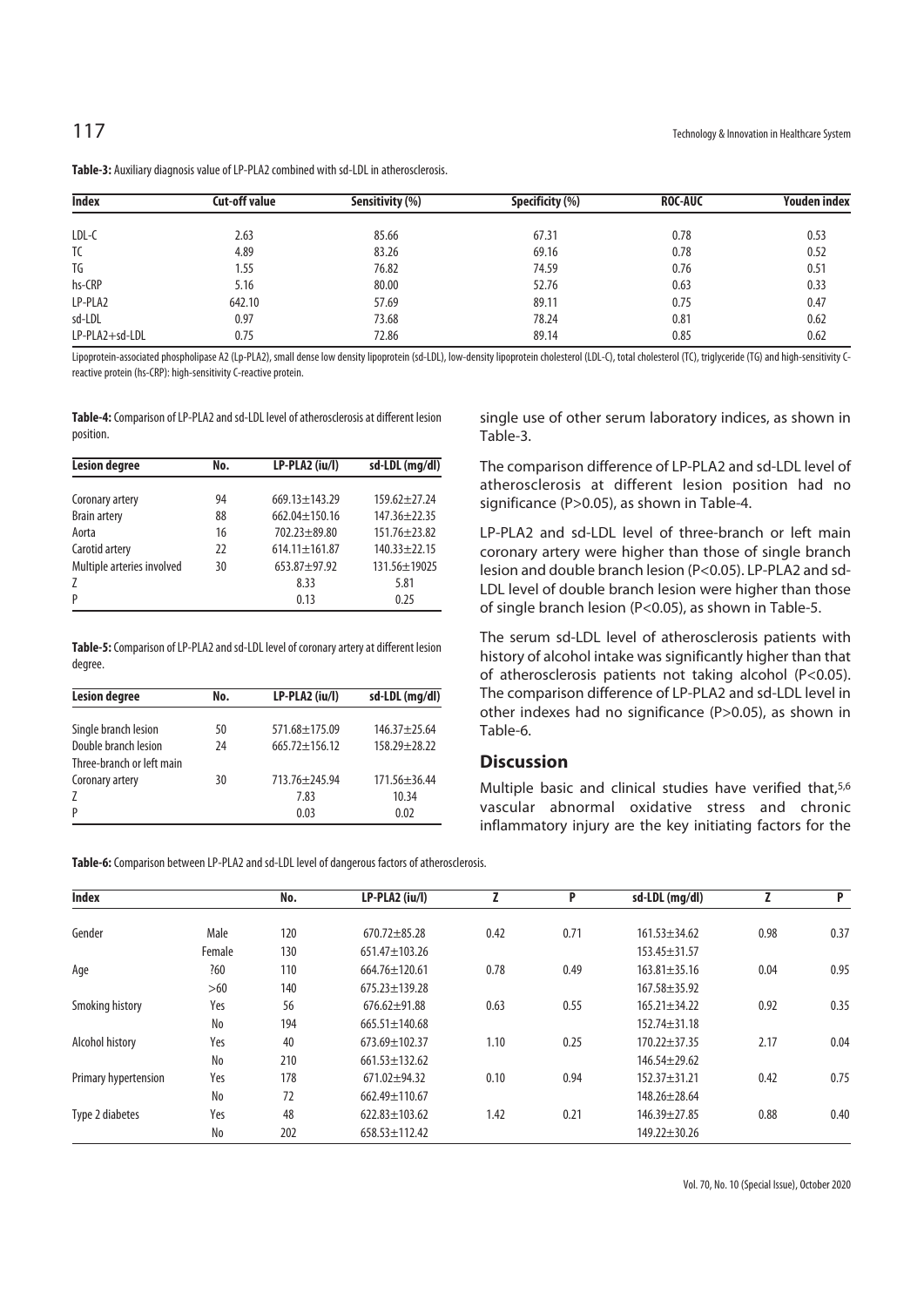occurrence and development of atherosclerosis and secondary cardiovascular and cerebrovascular diseases. The inflammatory cytokines represented by CRP and hs-CRP are closely related to atherosclerosis, clinical classification and long-term adverse events. A study has verified that,7 lipid metabolism disorder such as LDLD increase is the most important pathophysiological basis of atherosclerosis occurrence. But in the practical clinical diagnosis process, the above conventional laboratory indices cannot accurately reflect the occurrence of atherosclerosis in the early stage.<sup>8</sup> Identifying laboratory indices for achieving early diagnosis and treatment of atherosclerosis has become a focused issue of in medical practice.

In accordance with particle density and diameter of LDL micromolecule, LDL can be divided into different subgroups. sd-LDL is the main component of LDL3-7 subgroup. An overseas study indicates that,<sup>9</sup> sd-LDL level abnormity is more closely related to the occurrence and severity of atherosclerosis. The expression level of LP-PLA2 obviously rises in atherosclerosis patients. It is reported that,10 mPLA2 detection can reflect instability of atherosclerotic plaque and the severity of coronary heart disease.

Abnormal CRP and hs-CRP level lead to chronic vascular inflammation, which is considered to be one of main mechanisms of atherosclerosis. It has been verified that LDL-C, TC and TG disorder could reflect lipidosis of arteries, indirectly indicating the possibility of atherosclerotic plaque formation.11 Currently, LDL-C, TC, TG and hs-CRP are monitored for the suspected atherosclerosis patients, and they can be used for auxiliary diagnosis and therapeutic effect evaluation. In this study, the levels of LP-PLA2, sd-LDL, LDL-C, TC, TG and hs-CRP in atherosclerosis group were significantly higher than those of healthy group (P<0.05), indicating that the abnormality of the above indices can predict atherosclerosis, which conforms to previous reports.12 Logistic regression model analysis showed that, the levels of LP-PLA2, sd-LDL and hs-CRP are independent factors influencing the occurrence of atherosclerosis (P<0.05). LDL-C, TC and TG are not independent risk factors of atherosclerosis prediction, with low diagnostic specificity. Although hs-CRP is verified to be an independent risk factor for the prediction of atherosclerosis, ROC verifies that its diagnostic specificity is only 52.76, AUC=0.63, indicating that the diagnosis effect of single use is poor. Compared with hs-CRP, LP-PLA2 and sd-LDL have higher diagnostic specificity. Meanwhile, AUC of ROC of LP-PLA2 and sd-LDL detection was maximum. The diagnosis effect was higher than that of single use of other serum

laboratory indexes. This further indicates LP-PLA2 combined with sd-LDL has a higher diagnostic index on detecting atherosclerosis and contributes to lowering clinical defection omission and excess diagnosis risk.

Endarterium lipidosis and vascular oxidative stress play a critical role in the attack process of atherosclerosis. LP-PLA2 and sd-LDL level are correlated with inflammation of atherosclerotic plaque area and oxidative stress response degree.13 But, the correlation of LP-PLA2 and sd-LDL with lesion parts of atherosclerosis is still unclear. In this study, the comparison difference of LP-PLA2 and sd-LDL level of atherosclerosis at different lesion position had no significant difference (P>0.05), indicating that LP-PLA2 and sd-LDL level have no correlation with the lesion position. In the meantime, LP-PLA2 and sd-LDL level of three-branch or left main coronary artery were higher than those of single branch lesion and double branch lesion (P<0.05). LP-PLA2 and sd-LDL level of double branch lesion were higher than those of single branch lesion (P<0.05), which is consistent with the previous reports.14 In other words, LP-PLA2 and sd-LDL rise with the increase in the lesion degree of coronary heart disease. In the author's opinion, the rise of serum LP-PLA2 and sd-LDL level can be used to predict the occurrence of atherosclerosis and reflect lesion severity. Thus, this study can provide certain reference for follow-up clinical treatment.

A scholars' research verifies that,<sup>15</sup> age, smoking and alcohol history, primary hypertension and type 2 diabetes are important risk factors of atherosclerosis. However, there are few reports about the correlation of LP-PLA2 and sd-LDL with risk factors of atherosclerosis.16,17 The results of this study verify that LP-PLA2 and sd-LDL are independent risk factors of atherosclerosis.<sup>16</sup> But, it is essential to keep under observation that the serum sd-LDL level of atherosclerosis patients with alcohol intake history was significantly higher than that of atherosclerosis patients without alcohol history  $(P<0.05)$ , 18,19 indicating that ethyl alcohol may affect serum sd-LDL level of atherosclerosis patients. Overseas studies exhibit that,20 the animals with alcohol-induced hypertension have obvious vascular abnormal oxidative stress response, and the formation proportion of atherosclerotic plaque is high, indirectly verifying that alcohol can participate in sd-LDL mediated atherosclerotic plaque formation process.

This study also has certain limitations: (1) small sample size, monocentric and non-foresight design may lead to result bias; (2) the detection kit manufacturers are relatively single; (3) the grouping of research objects is only based on clinical examination results, and the